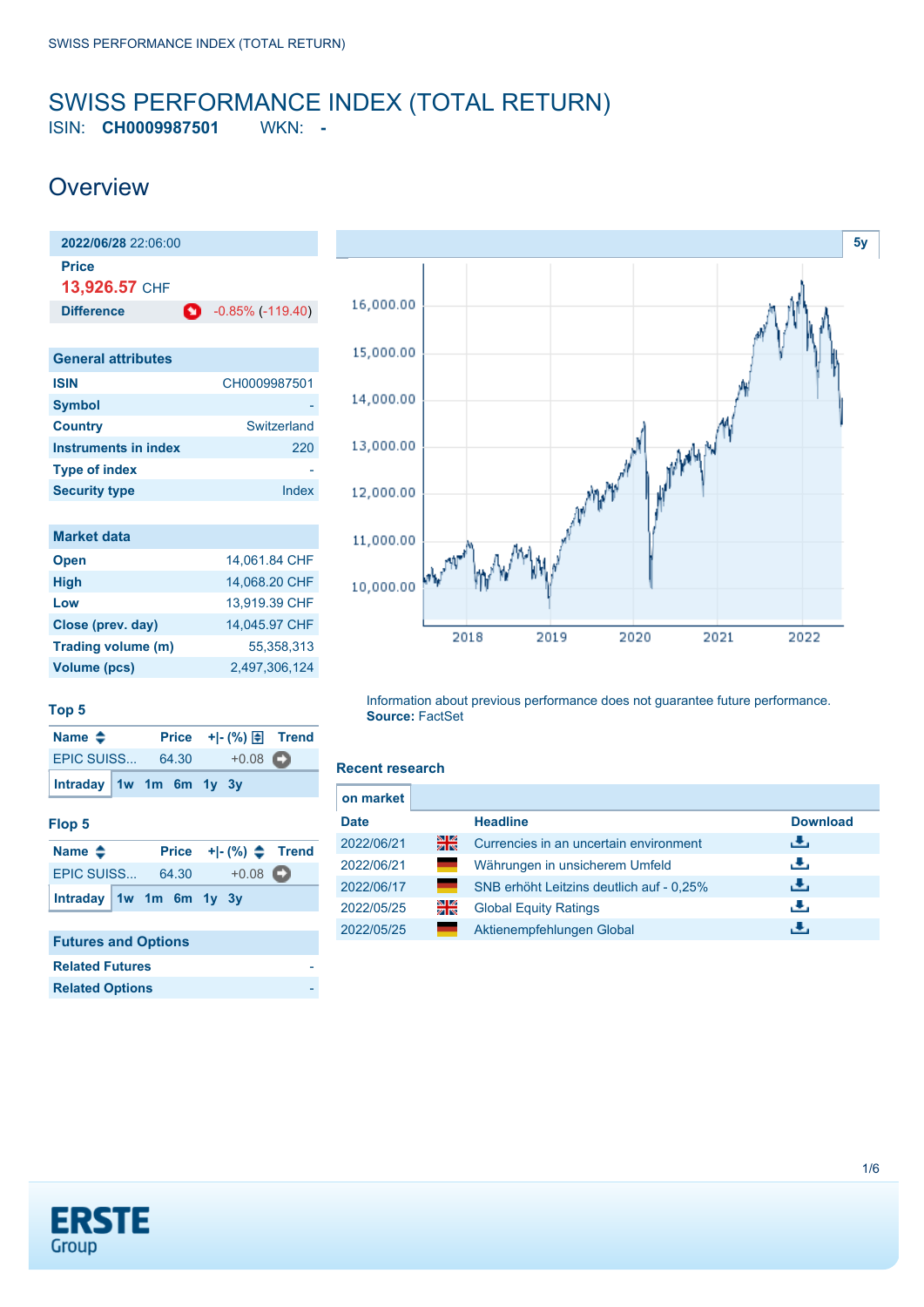## **Details**

**2022/06/28** 22:06:00

**Price**

**13,926.57** CHF

**Difference 0** -0.85% (-119.40)

| <b>General attributes</b> |              |
|---------------------------|--------------|
| <b>ISIN</b>               | CH0009987501 |
| <b>Symbol</b>             |              |
| <b>Country</b>            | Switzerland  |
| <b>Security type</b>      | Index        |
| Instruments in index      | 220          |

|  | <b>Market data</b> |  |
|--|--------------------|--|
|  |                    |  |

| <b>Open</b>         | 14,061.84 CHF |
|---------------------|---------------|
| <b>High</b>         | 14,068.20 CHF |
| Low                 | 13,919.39 CHF |
| Close (prev. day)   | 14,045.97 CHF |
| Trading volume (m)  | 55,358,313    |
| <b>Volume (pcs)</b> | 2,497,306,124 |
|                     |               |

### **Performance and Risk**

|                                           | 6m                 | 1v    | 3v        |
|-------------------------------------------|--------------------|-------|-----------|
| <b>Perf</b> (%)                           | $-15.86\% -9.68\%$ |       | $+16.27%$ |
| Perf (abs.) -2,625.79 -1,492.53 +1,949.19 |                    |       |           |
| <b>Beta</b>                               |                    |       |           |
| <b>Volatility</b>                         | 19.28              | 15.52 | 17.12     |



Information about previous performance does not guarantee future performance. **Source:** FactSet

| <b>Price data</b>                           |                            |
|---------------------------------------------|----------------------------|
| Ø price 5 days   Ø volume 5 days (pcs.)     | 13,797.05 CHF (77,714,858) |
| Ø price 30 days   Ø volume 30 days (pcs.)   | 14,342.01 CHF (87,842,708) |
| Ø price 100 days   Ø volume 100 days (pcs.) | 15,011.82 CHF (92,575,552) |
| Ø price 250 days   Ø volume 250 days (pcs.) | 15,441.95 CHF (87,922,264) |
| <b>YTD High   date</b>                      | 16,610.35 CHF (2022/01/03) |
| <b>YTD Low   date</b>                       | 13,353.73 CHF (2022/06/22) |
| 52 Weeks High   date                        | 16,610.35 CHF (2022/01/03) |
| 52 Weeks Low   date                         | 13,353.73 CHF (2022/06/22) |

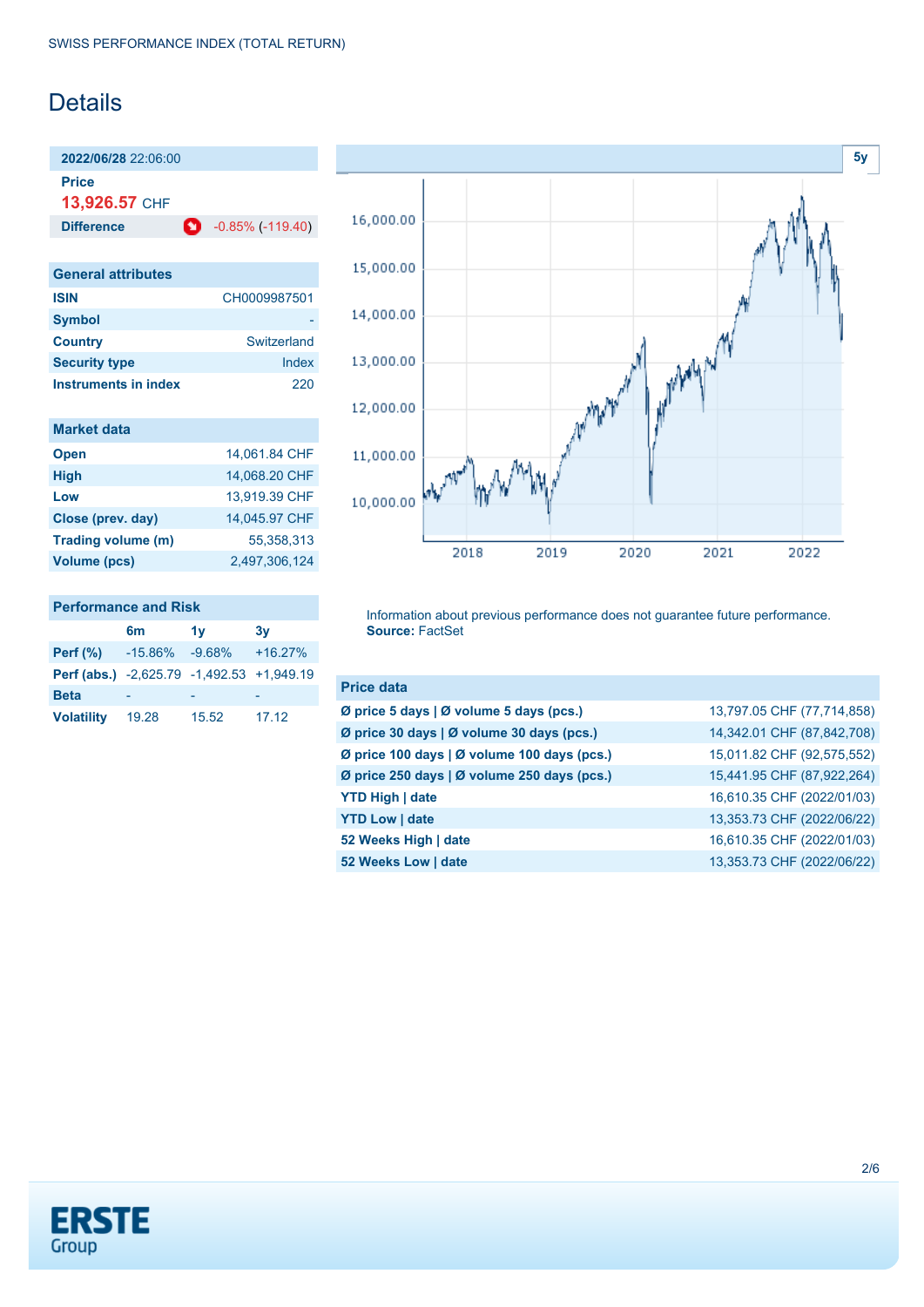# **Composition**

| Page 1 of 3 |  |
|-------------|--|
|             |  |
|             |  |

| Name $\triangle$<br><b>ISIN</b>                  | <b>Price</b> | Diff % $\triangleq$<br>$Diff +/-$ | Performance $\triangle$ | <b>Date</b><br><b>Time</b> | Turnover Pc. ♦<br>Turnover Money ♦ |
|--------------------------------------------------|--------------|-----------------------------------|-------------------------|----------------------------|------------------------------------|
| <b>ABB LTD</b><br>CH0012221716                   | 26.04        | 0.39%<br>0.10                     |                         | 22/06/28<br>17:30:38       | 4,754,546<br>124,011,951.87        |
| <b>ACHIKO AG</b><br>CH0522213468                 | 0.03         | $-29.25%$<br>$-0.01$              |                         | 22/06/28<br>17:35:36       |                                    |
| <b>ADDEX THERAPEUTICS LIMITE</b><br>CH0029850754 | 0.19         | $-1.25%$<br>$-0.00$               |                         | 22/06/28<br>17:30:37       | 140,417<br>27,122.55               |
| ADECCO GROUP AG<br>CH0012138605                  | 33.74        | 1.20%<br>0.40                     | H                       | 22/06/28<br>17:30:39       | 618,109<br>20,947,805.67           |
| ADVAL TECH HOLDING AG<br>CH0008967926            | 143.00       | 2.88%<br>4.00                     |                         | 22/06/28<br>17:30:36       | $\overline{4}$<br>572.00           |
| <b>AEVIS VICTORIA SA</b><br>CH0478634105         | 17.80        | $-1.11%$<br>$-0.20$               |                         | 22/06/28<br>17:30:37       | 1,594<br>28,443.65                 |
| <b>AIRESIS SA</b><br>CH0010947627                | 0.58         | $-6.45%$<br>$-0.04$               |                         | 22/06/28<br>17:30:36       | 700<br>406.00                      |
| <b>ALCON AG</b><br>CH0432492467                  | 66.44        | $-0.27%$<br>$-0.18$               |                         | 22/06/28<br>17:30:39       | 591,584<br>39, 334, 503. 58        |
| ALLREAL HOLDING AG CHF1<br>CH0008837566          | 159.40       | 0.76%<br>1.20                     |                         | 22/06/28<br>17:30:36       | 16,263<br>2,593,028.30             |
| <b>ALSO HOLDING AG</b><br>CH0024590272           | 192.80       | 0.21%<br>0.40                     |                         | 22/06/28<br>17:30:37       | 7,367<br>1,422,520.10              |
| <b>ALUFLEXPACK AG CHF1</b><br>CH0453226893       | 16.20        | 0.37%<br>0.06                     |                         | 22/06/28<br>17:30:37       | 2,455<br>40,199.62                 |
| <b>AMS-OSRAM AG</b><br>AT0000A18XM4              | 9.17         | $-2.53%$<br>$-0.24$               |                         | 22/06/28<br>17:30:38       | 1,290,774<br>12,024,626.01         |
| APG SGA SA CHF2.60<br>CH0019107025               | 177.00       | $0.00\%$<br>0.00                  |                         | 22/06/28<br>17:30:36       | 383<br>67,766.50                   |
| <b>ARBONIA AG</b><br>CH0110240600                | 13.20        | 0.76%<br>0.10                     | I                       | 22/06/28<br>17:30:38       | 67,093<br>884,835.44               |
| ARUNDEL AG CHF1.00 (REGD)<br>CH0002271010        | 1.90         | $0.00\%$<br>0.00                  |                         | 22/06/27<br>17:31:52       | 14,379<br>27,320.10                |
| ARYZTA AG CHF0.02 (REGD)<br>CH0043238366         | 1.072        | 0.37%<br>0.00                     |                         | 22/06/28<br>17:30:37       | 1,390,716<br>1,490,694.78          |
| <b>ASCOM HOLDING AG</b><br>CH0011339204          | 6.91         | $-1.29%$<br>$-0.09$               |                         | 22/06/28<br>17:30:36       | 49,482<br>343,111.66               |
| <b>ASMALLWORLD AG</b><br>CH0404880129            | 2.50         | 0.00%<br>0.00                     |                         | 22/06/28<br>17:30:37       | 5,233<br>13,709.81                 |
| AUTONEUM HOLDING AG<br>CH0127480363              | 96.80        | 1.26%<br>1.20                     |                         | 22/06/28<br>17:30:38       | 11,092<br>1,079,958.80             |
| <b>BACHEM HOLDING AG</b><br>CH1176493729         | 72.20        | $-1.57%$<br>$-1.15$               |                         | 22/06/28<br>17:30:37       | 38.316<br>2,767,395.20             |
| <b>BALOISE HOLDING AG</b><br>CH0012410517        | 157.70       | 2.07%<br>3.20                     |                         | 22/06/28<br>17:30:37       | 89.155<br>14,056,176.65            |
| <b>BANQUE CANTONALE DE GENEV</b><br>CH0350494719 | 171.50       | $0.00\%$<br>0.00                  |                         | 22/06/28<br>17:30:37       | 627<br>107,481.50                  |
| BANQUE CANTONALE DU JURA<br>CH0032991348         | 53.00        | 1.92%<br>1.00                     |                         | 21/10/29<br>17:31:53       | 31<br>1,623.00                     |

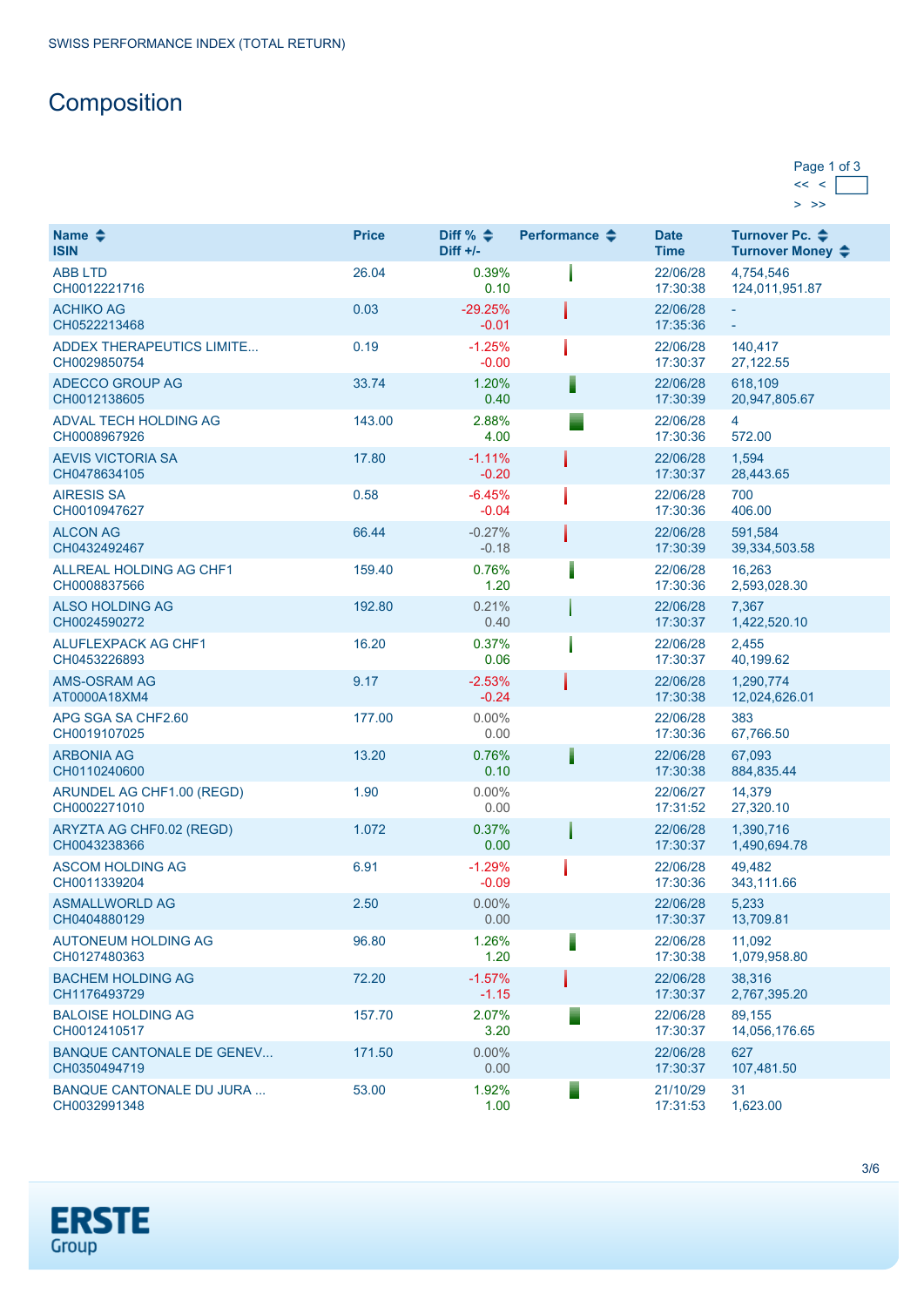| <b>BANQUE CANTONALE VAUDOISE</b><br>CH0531751755     | 76.00     | 0.20%<br>0.15         |   | 22/06/28<br>17:30:37 | 21.882<br>1,666,301.75        |
|------------------------------------------------------|-----------|-----------------------|---|----------------------|-------------------------------|
| <b>BARRY CALLEBAUT AG</b><br>CH0009002962            | 2,148.00  | $-0.56%$<br>$-12.00$  |   | 22/06/28<br>17:30:36 | 4,615<br>9,921,818.00         |
| <b>BASELLANDSCHAFTLICHE KANT</b><br>CH0001473559     | 898.00    | $-0.22%$<br>$-2.00$   |   | 22/06/28<br>17:30:36 | 92<br>82,666.00               |
| <b>BASILEA PHARMACEUTICA AG</b><br>CH0011432447      | 39.35     | 3.83%<br>1.45         |   | 22/06/28<br>17:30:36 | 92,537<br>3,642,346.83        |
| <b>BASLER KANTONALBANK PTG C</b><br>CH0009236461     | 60.80     | $-0.65%$<br>$-0.40$   |   | 22/06/28<br>17:30:36 | 1,457<br>88,597.60            |
| BB BIOTECH AG CHF0.20 (RE<br>CH0038389992            | 57.40     | $-0.17%$<br>$-0.10$   |   | 22/06/28<br>17:30:37 | 40,897<br>2,351,880.55        |
| <b>BELIMO HOLDING AG</b><br>CH1101098163             | 341.00    | $-0.87%$<br>$-3.00$   |   | 22/06/28<br>17:30:37 | 21,213<br>7,175,831.00        |
| <b>BELL AG</b><br>CH0315966322                       | 249.00    | 0.81%<br>2.00         |   | 22/06/28<br>17:30:37 | 1,801<br>448,406.50           |
| <b>BELLEVUE GROUP AG</b><br>CH0028422100             | 32.25     | $-1.68%$<br>$-0.55$   |   | 22/06/28<br>17:30:37 | 3.990<br>130,131.80           |
| <b>BERGBAHNEN ENGELBERG TRUT</b><br>CH0527044959     | 45.70     | 0.22%<br>0.10         |   | 22/06/28<br>17:30:37 | 1,370<br>61,889.10            |
| <b>BERNER KANTONALBANK AG</b><br>CH0009691608        | 214.50    | 0.47%<br>1.00         |   | 22/06/28<br>17:30:36 | 735<br>157, 147. 25           |
| <b>BKW AG</b><br>CH0130293662                        | 102.00    | 1.19%<br>1.20         | ▌ | 22/06/28<br>17:30:36 | 33,014<br>3,352,947.45        |
| <b>BLACKSTONE RESOURCES AG C</b><br>CH0460027110     | 0.48      | $-4.00%$<br>$-0.02$   |   | 22/06/28<br>17:30:37 | 77,169<br>37,277.33           |
| BOBST GROUP AG CHF1 (REGD<br>CH0012684657            | 64.80     | 0.31%<br>0.20         |   | 22/06/28<br>17:30:36 | 5,705<br>371,595.30           |
| <b>BOSSARD HOLDINGS AG</b><br>CH0238627142           | 193.80    | 1.04%<br>2.00         | I | 22/06/28<br>17:30:36 | 15,768<br>3,053,093.30        |
| <b>BUCHER INDUSTRIES AG</b><br>CH0002432174          | 342.80    | $-1.15%$<br>$-4.00$   |   | 22/06/28<br>17:30:37 | 8,875<br>3,048,098.00         |
| <b>BURCKHARDT COMPRESSION HL</b><br>CH0025536027     | 408.50    | $-1.45%$<br>$-6.00$   |   | 22/06/28<br>17:30:37 | 5,623<br>2,310,108.00         |
| <b>BURKHALTER HOLDING AG</b><br>CH0212255803         | 72.40     | 1.97%<br>1.40         |   | 22/06/28<br>17:30:36 | 2,653<br>191,357.60           |
| <b>BVZ HOLDING AG</b><br>CH0008207356                | 795.00    | 0.00%<br>0.00         |   | 22/06/27<br>17:31:51 | $12 \overline{ }$<br>9,540.00 |
| <b>BYSTRONIC AG CLASS A</b><br>CH0244017502          | 717.00    | 0.42%<br>3.00         |   | 22/06/28<br>17:30:36 | 3,124<br>2,236,327.50         |
| <b>CALIDA HOLDING AG</b><br>CH0126639464             | 41.45     | $-0.48%$<br>$-0.20$   |   | 22/06/28<br>17:30:38 | 1,233<br>51,164.95            |
| CARLO GAVAZZI HOLDING AG<br>CH0011003594             | 290.00    | $-2.03%$<br>$-6.00$   |   | 22/06/28<br>17:30:36 | 316<br>92,940.00              |
| <b>CEMBRA MONEY BANK AG</b><br>CH0225173167          | 70.15     | $-0.71%$<br>$-0.50$   |   | 22/06/28<br>17:30:36 | 86.282<br>6,110,157.68        |
| <b>CHOCOLADEF. LINDT &amp; SPRUE</b><br>CH0010570759 | 99,700.00 | $-0.10%$<br>$-100.00$ |   | 22/06/28<br>17:30:37 | 110<br>10,962,100.00          |
| <b>CHOCOLADEFABRIKEN LINDT &amp;</b><br>CH0010570767 | 9,480.00  | $-1.25%$<br>$-120.00$ |   | 22/06/28<br>17:30:36 | 1,336<br>12,695,490.00        |
| CICOR TECHNOLOGIES SA CHF<br>CH0008702190            | 47.40     | 1.50%<br>0.70         |   | 22/06/28<br>17:30:36 | 1,200<br>56,500.00            |
| <b>CLARIANT AG</b><br>CH0012142631                   | 18.03     | 0.84%<br>0.15         | I | 22/06/28<br>17:30:37 | 389,860<br>7,043,879.95       |
| <b>COLTENE HOLDING AG</b>                            | 82.80     | $-8.00%$              |   | 22/06/28             | 4,620                         |

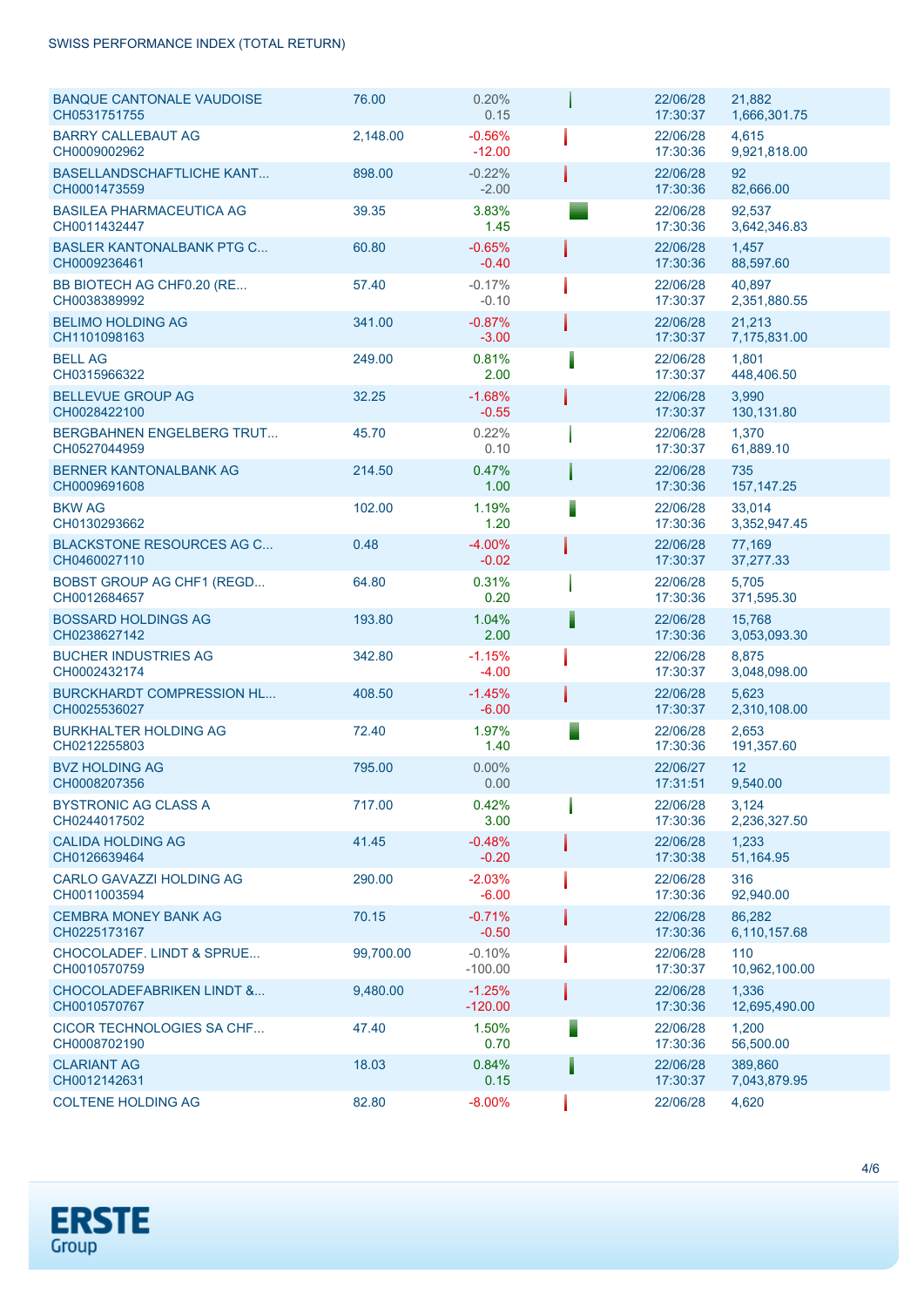| CH0025343259                                     |          | $-7.20$             |   | 17:30:37             | 392,642.80                  |
|--------------------------------------------------|----------|---------------------|---|----------------------|-----------------------------|
| <b>COMET HOLDING AG</b><br>CH0360826991          | 159.00   | $-0.50%$<br>$-0.80$ |   | 22/06/28<br>17:30:37 | 38,786<br>6,217,085.40      |
| <b>COMPAGNIE FINANCIERE RICH</b><br>CH0210483332 | 104.00   | 0.82%<br>0.85       |   | 22/06/28<br>17:30:39 | 1,118,904<br>117,086,949.10 |
| <b>COMPAGNIE FINANCIERE TRAD</b><br>CH0001625810 | 2.36     | $0.00\%$<br>0.00    |   | 22/06/03<br>17:30:04 | 3,469<br>8,186.84           |
| <b>COMPAGNIE FINANCIERE TRAD</b><br>CH0014345117 | 105.00   | 0.00%<br>0.00       |   | 22/06/28<br>17:30:36 | 10,825<br>1,121,684.50      |
| <b>COSMO PHARMACEUTICALS NV</b><br>NL0011832936  | 47.15    | $-0.84%$<br>$-0.40$ |   | 22/06/28<br>17:30:37 | 8,404<br>400,968.13         |
| CPH CHEMIE & PAPIER HOLDI<br>CH0001624714        | 72.20    | 0.28%<br>0.20       |   | 22/06/28<br>17:30:36 | 2,357<br>168,751.20         |
| <b>CREALOGIX HOLDING AG</b><br>CH0011115703      | 64.00    | 0.79%<br>0.50       | I | 22/06/28<br>17:30:36 | 18<br>1,147.00              |
| <b>CREDIT SUISSE GROUP AG</b><br>CH0012138530    | 5.728    | $-0.21%$<br>$-0.01$ |   | 22/06/28<br>17:30:39 | 8,314,467<br>48,018,462.30  |
| <b>DAETWYLER HOLDINGS</b><br>CH0030486770        | 204.00   | 0.99%<br>2.00       | Ī | 22/06/28<br>17:30:37 | 14,410<br>2,936,385.50      |
| <b>DKSH HOLDING AG</b><br>CH0126673539           | 78.70    | $-0.32%$<br>$-0.25$ |   | 22/06/28<br>17:30:36 | 39.306<br>3,098,522.18      |
| <b>DORMAKABA HOLDING AG</b><br>CH0011795959      | 419.50   | $-0.47%$<br>$-2.00$ |   | 22/06/28<br>17:30:36 | 2,733<br>1,151,981.50       |
| <b>DOTTIKON ES HOLDING AG</b><br>CH0582581713    | 218.00   | 0.00%<br>0.00       |   | 22/06/28<br>17:30:37 | 3,855<br>844,043.75         |
| <b>DUFRY AG</b><br>CH0023405456                  | 34.83    | $-0.94%$<br>$-0.33$ |   | 22/06/28<br>17:30:37 | 581,279<br>20,910,558.51    |
| EDISUN POWER EUROPE AG<br>CH0024736404           | 120.00   | 0.42%<br>0.50       |   | 22/06/28<br>17:30:37 | 62<br>7,380.00              |
| <b>EFG INTERNATIONAL AG</b><br>CH0022268228      | 7.24     | $-0.28%$<br>$-0.02$ |   | 22/06/28<br>17:30:37 | 80,814<br>590,553.60        |
| <b>ELMA ELECTRONIC AG</b><br>CH0005319162        | 1,090.00 | 0.93%<br>10.00      | Ī | 22/06/28<br>17:30:36 | 100<br>108,490.00           |
| <b>EMMI AG</b><br>CH0012829898                   | 927.00   | 0.00%<br>0.00       |   | 22/06/28<br>17:30:37 | 2,515<br>2,329,057.00       |
| <b>EMS-CHEMIE HOLDING AG</b><br>CH0016440353     | 715.00   | $-1.24%$<br>$-9.00$ |   | 22/06/28<br>17:30:38 | 15,541<br>11, 174, 427. 30  |
| EPIC SUISSE AG CHF0.04<br>CH0516131684           | 64.30    | 0.08%<br>0.05       |   | 22/06/29<br>05:55:00 |                             |
| <b>EVOLVA HOLDING SA</b><br>CH0021218067         | 0.0892   | 0.34%<br>0.00       |   | 22/06/28<br>17:30:37 | 465,784<br>41,983.45        |
| FEINTOOL INTERNATIONAL HO<br>CH0009320091        | 20.25    | 0.50%<br>0.10       |   | 22/06/28<br>17:30:36 | 7,615<br>154,047.92         |
| FLUGHAFEN ZÜRICH AG<br>CH0319416936              | 154.50   | 0.32%<br>0.50       |   | 22/06/28<br>17:30:37 | 21,525<br>3,341,269.85      |
| <b>FORBO HOLDING AG</b><br>CH0003541510          | 1,270.00 | $-0.47%$<br>$-6.00$ |   | 22/06/28<br>17:30:36 | 1,201<br>1,524,308.00       |
| <b>FUNDAMENTA REAL ESTATE AG</b><br>CH0045825517 | 17.40    | 0.58%<br>0.10       |   | 22/06/28<br>17:30:37 | 5,905<br>101,678.50         |
| <b>GALENICA AG CHF0.1</b><br>CH0360674466        | 71.30    | 1.49%<br>1.05       |   | 22/06/28<br>17:30:37 | 114,230<br>8,114,076.73     |
| <b>GAM HOLDING AG</b><br>CH0102659627            | 0.857    | 2.15%<br>0.02       |   | 22/06/28<br>17:30:38 | 158,594<br>134,835.88       |
| <b>GEBERIT AG</b><br>CH0030170408                | 469.60   | $-0.89%$<br>$-4.20$ |   | 22/06/28<br>17:30:38 | 80,515<br>37,935,099.60     |